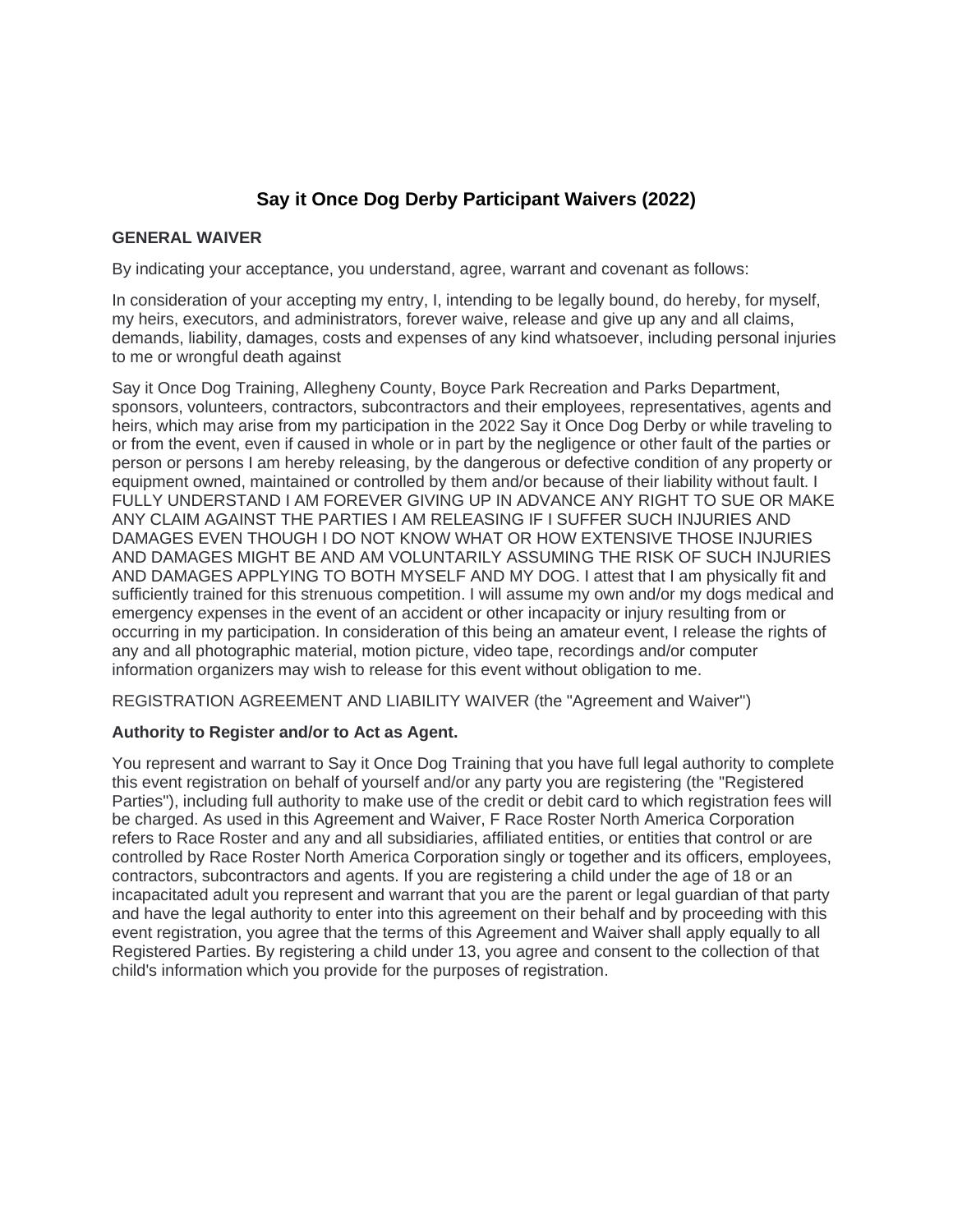#### **Waiver.**

YOU UNDERSTAND THAT PARTICIPATION IN THE EVENT IS POTENTIALLY HAZARDOUS, AND THAT A REGISTERED PARTY SHOULD NOT PARTICIPATE UNLESS THEY ARE MEDICALLY ABLE AND PROPERLY TRAINED. YOU UNDERSTAND THAT EVENTS MAY BE HELD OVER PUBLIC ROADS AND FACILITIES OPEN TO THE PUBLIC DURING THE EVENT AND UPON WHICH HAZARDS ARE TO BE EXPECTED. PARTICIPATION CARRIES WITH IT CERTAIN INHERENT RISKS THAT CANNOT BE ELIMINATED COMPLETELY RANGING FROM MINOR INJURIES TO CATASTROPHIC INJURIES INCLUDING DEATH. YOU UNDERSTAND AND AGREE THAT IN CONSIDERATION OF BEING PERMITTED TO PARTICIPATE IN THE EVENT, YOU AND ANY REGISTERED PARTY, THE HEIRS, PERSONAL REPRESENTATIVES OR ASSIGNS OF YOU OR THE REGISTERED PARTY DO HEREBY RELEASE, WAIVE, DISCHARGE AND COVENANT NOT TO SUE RACE ROSTER FOR ANY AND ALL LIABILITY FROM ANY AND ALL CLAIMS ARISING FROM PARTICIPATION IN THE EVENT BY YOU OR ANY REGISTERED PARTY.

# **Limitation of Liability; Disclaimer of Warranties.**

SAY IT ONCE DOG TRAINING SHALL NOT BE LIABLE FOR ANY DIRECT, INDIRECT, INCIDENTAL, SPECIAL OR CONSEQUENTIAL DAMAGES, RESULTING FROM (A) THE USE OR THE INABILITY TO USE SAYITONCEDOGTRAINING.COM OR (B) FOR THE COST OF PROCUREMENT OF SUBSTITUTE GOODS AND SERVICES OR (C) RESULTING FROM ANY GOODS OR SERVICES PURCHASED OR OBTAINED OR TRANSACTIONS ENTERED INTO THROUGH SAYITONCEDOGTRAINING.COM OR (D) RESULTING FROM UNAUTHORIZED ACCESS TO OR ALTERATION OF YOUR TRANSMISSIONS OR DATA, INCLUDING BUT NOT LIMITED TO, DAMAGES FOR LOSS OF PROFITS, USE, DATA OR OTHER INTANGIBLE, EVEN IF SAYITONCEDOGTRAINING.COM HAS BEEN ADVISED OF THE POSSIBILITY OF SUCH DAMAGES. YOU EXPRESSLY AGREE THAT USE OF SAYITONCEDOGTRAINING.COM IS AT YOUR SOLE RISK. SAYITONCEDOGTRAINING.COM IS PROVIDED ON AN "AS IS" AND "AS AVAILABLE" BASIS. RACE ROSTER EXPRESSLY DISCLAIMS ALL WARRANTIES OF ANY KIND, EXPRESS OR IMPLIED, INCLUDING WITHOUT LIMITATION ANY WARRANTY OF MERCHANTABILITY, FITNESS FOR A PARTICULAR PURPOSE OR NON-INFRINGEMENT. Say it Once Dog Training makes no warranty that the Weebly sites' services will be uninterrupted, secure or error free. Say it Once Dog Training does not guarantee the accuracy or completeness of any information in, or provided in connection with, Sayitoncedogtraining.com. Sayitoncedogtraining.com is not responsible for any errors or omissions, or for the results obtained from the use of such information. You understand and agree that any material and/or data downloaded or otherwise obtained through the use of the Say it Once Dog Training site is at your own discretion and risk and that you will be solely responsible for any damage to your own computer system or loss of data that results from the download of such material and/or data.

# **Individual Registrant.**

BY INDICATING YOUR ACCEPTANCE OF THIS AGREEMENT AND WAIVER, YOU ARE AFFIRMING THAT YOU HAVE READ AND UNDERSTAND THIS AGREEMENT AND WAIVER AND FULLY UNDERSTAND ITS TERMS. YOU UNDERSTAND THAT YOU ARE GIVING UP SUBSTANTIAL RIGHTS, INCLUDING THE RIGHT TO SUE. YOU ACKNOWLEDGE THAT YOU ARE SIGNING THE AGREEMENT AND WAIVER FREELY AND VOLUNTARILY AND INTEND BY YOUR ACCEPTANCE TO BE A COMPLETE AND UNCONDITIONAL RELEASE OF ALL LIABILITY TO THE GREATEST EXTENT ALLOWED BY LAW.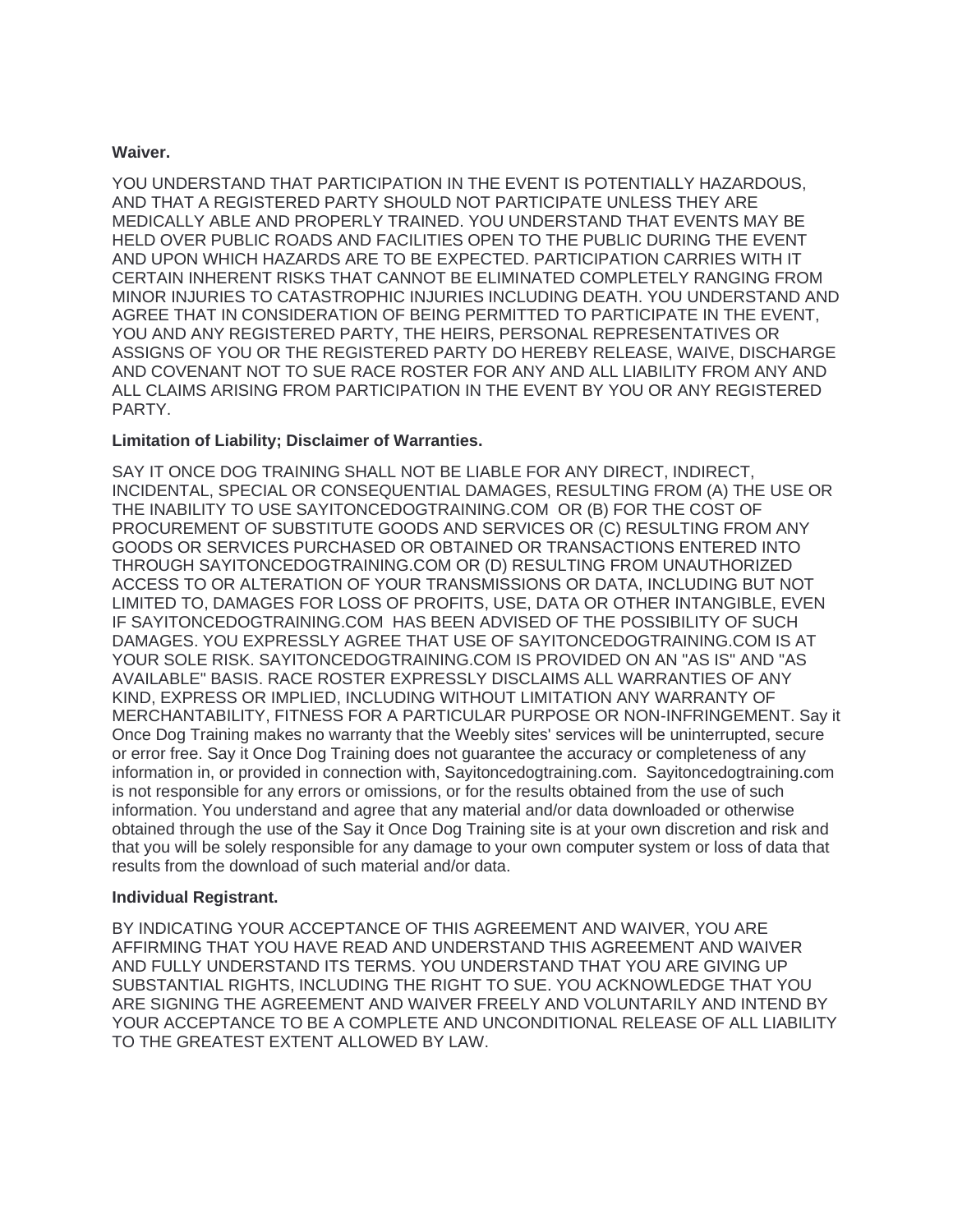## **Multiple Registrants.**

BY INDICATING ACCEPTANCE OF THIS AGREEMENT AND WAIVER, ALL REGISTRANTS IN THIS TRANSACTION ARE AFFIRMING THEY HAVE READ AND UNDERSTAND THIS AGREEMENT AND WAIVER AND FULLY UNDERSTAND ITS TERMS. ALL REGISTRANTS UNDERSTAND THAT THEY ARE GIVING UP SUBSTANTIAL RIGHTS, INCLUDING THE RIGHT TO SUE. ALL REGISTRANTS ACKNOWLEDGE THAT THEY ARE SIGNING THE AGREEMENT AND WAIVER FREELY AND VOLUNTARILY AND INTEND BY THEIR ACCEPTANCE TO BE A COMPLETE AND UNCONDITIONAL RELEASE OF ALL LIABILITY TO THE GREATEST EXTENT ALLOWED BY LAW.

#### **Photo Video Release.**

By participating in this event, you will be taking part in activities where photography, audio, and video recording may occur. By registering for this event, you consent to photography, audio recording, video recording and its/their release, publication, exhibition, or reproduction to be used for news, web casts, promotional purposes, telecasts, advertising, inclusion on websites, social media, or any other purpose by the Event Manager, its affiliates and representatives, and Sayitoncedogtraining.com. Images, photos and/or videos may be used to promote similar events in the future. You release the Event Manager including its officers and employees, Say it Once Dog Training including its officers and employees, and each and all persons involved from any liability connected with the taking, recording, digitizing, or publication and use of interviews, photographs, computer images, video and/or sound recordings. By participating in this event, you waive all rights you may have to any claims for payment or royalties in connection with any use, exhibition, streaming, webcasting, televising, or other publication of these materials, regardless of the purpose or sponsoring of such use, exhibiting, broadcasting, webcasting, or other publication irrespective of whether a fee for admission or sponsorship is charged. You also waive any right to inspect or approve any photo, video, or audio recording taken by the Event Manager, or the person or entity designated to do so by the Event Manager. You have been fully informed of your consent, waiver of liability, and release before participating in this event.

# **11. Child Participation.**

I am parent and/or legal guardian of the child named below. I realize that his or her participation in Say it Once Dog Training Dog Derby will involve activity that is physically strenuous and may involve exposure to adverse weather conditions. I understand that all physical activities involve some risks to the participants. After consideration of the risks involved, I nevertheless wish my child to participate in the Say it Once Dog Training Dog Derby and hereby agree to assume all risk of any injury and disease received or suffered during the course of or as a result of his or her participation in the Say it Once Dog Training Dog Derby.

I hereby release any claims and losses I or my child may have now or in the future for injuries or disease sustained as a result of the Say it Once Dog Training Dog Derby, including death, and hereby release, indemnify and hold harmless Say it Once Dog Training, its directors and officers, employees, agents, volunteers, suppliers, contractors, sponsors, the State of Pennsylvania, City of Plum, County of Allegheny, and all other persons or entities connected in any way with the Say it Once Dog Training Dog Derby from any and all claims, demands, liability, expenses and compensation, including attorneys fees, that may arise out of, or result from or in any way be related to, directly or indirectly, from my child's participation in the Say it Once Dog Training Dog Derby.

I agree that my child's photographic or other image and name may appear in any Kids of STEEL program related materials and/or advertisements and I agree that Kids of STEEL may use my childs photographic or other image and name without compensation. I have read, understand and agree to all the terms of this document.